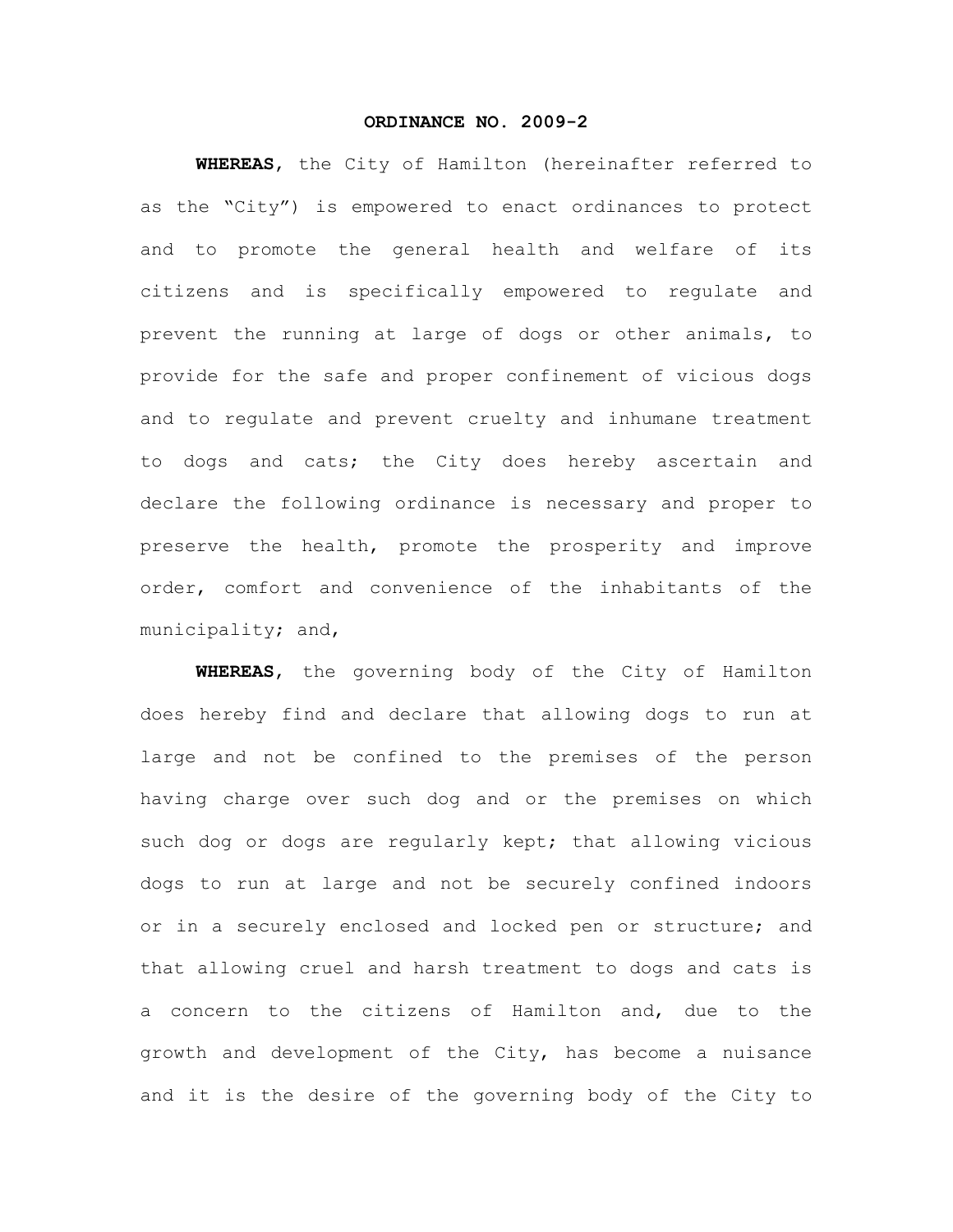enact an ordinance to address and attempt to alleviate this concern; and,

**WHEREAS**, requiring that every person owning or having charge of any dog or dogs to, at all times, confine such dog or dogs to the limits of his/her own premises or the premises on which such dog or dogs is or are regularly kept; that requiring every person owning or having charge of a vicious dog to properly confine said dog and that regulating cruelty to dogs and cats is not an undue burden or hardship and will promote order and protect the general health and welfare of the citizens of Hamilton.

**NOW, THEREFORE**, for the foregoing purposes, and other legitimate purposes, **BE IT ORDAINED BY THE CITY OF HAMILTON, ALABAMA, THROUGH ITS DULY ELECTED COUNCIL,** as follows:

**ARTICLE I: PROHIBITING ALL PERSONS HAVING CHARGE OF ANY DOG FROM ALLOWING OR PERMITTING SAID DOG TO RUN AT LARGE AND REQUIRING ALL SUCH DOGS TO THE LIMITS OF SUCH PERSONS OWN PREMISES OR THE PREMISES ON WHICH SUCH DOG OR DOGS IS OR ARE REGULARLY KEPT AND ESTABLISHING THE PENALTY OF VIOLATIONS OF THIS ARTICLE.**

**SECTION 1**: Every person owning or having in charge any dog or dogs shall at all times confine such dog or dogs to the limits of his own premises or the premises on which such dog or dogs is or are regularly kept. Nothing in this section shall prevent the owner of any dog or dogs or other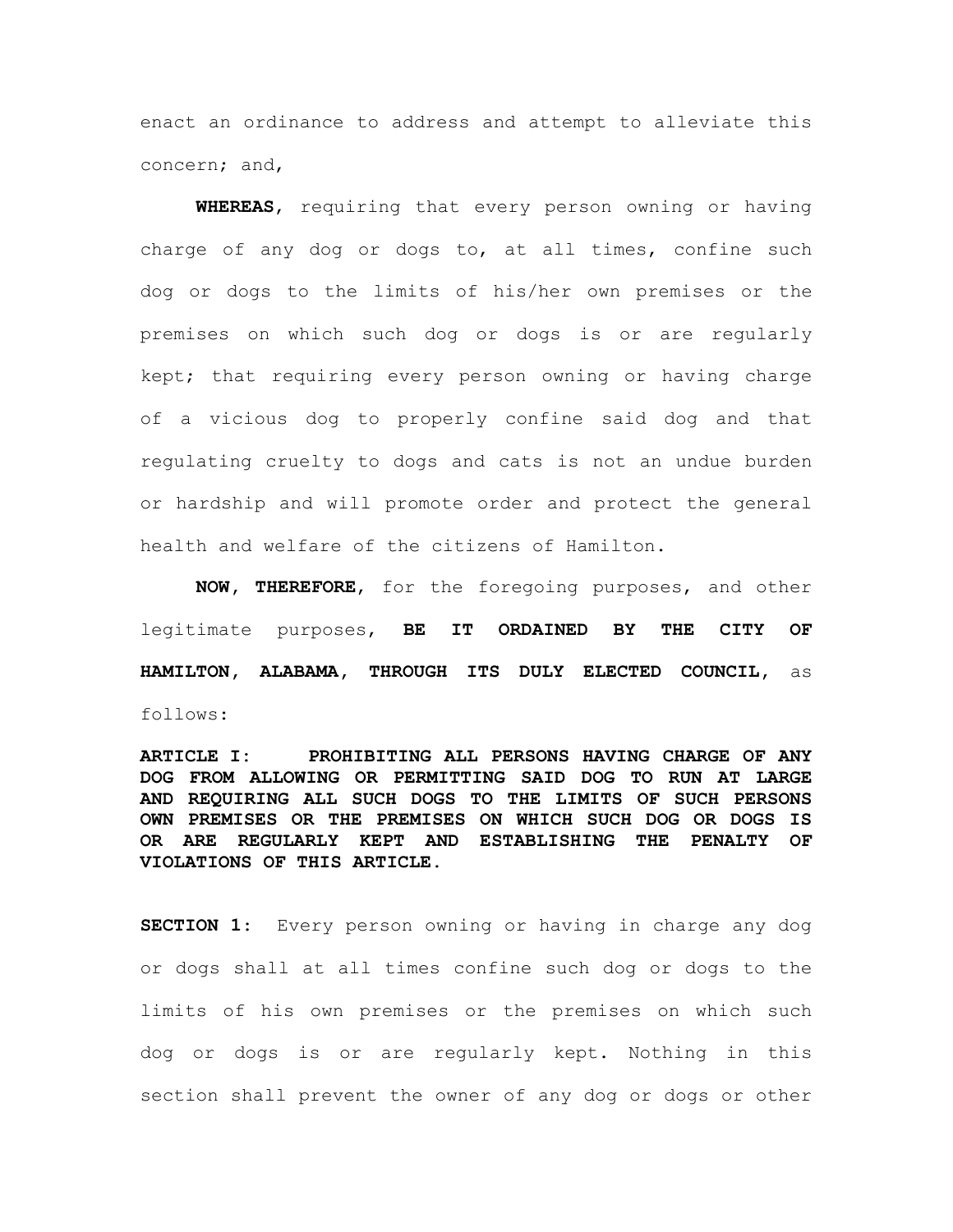person or persons having such dog or dogs in his or their charge from allowing such dog or dogs to accompany such owner or other person or persons elsewhere than on the premises on which such dog or dogs is or are regularly kept, provided such person or persons owning or having charge over any dog or dogs shall, at all times, keep control over such dog or dogs through the use of a leash or harness or through other means sufficient to keep the dog or dogs within the premises of the person or persons owning or having charge over such dog or dogs.

**SECTION 2**: Nothing in this section shall be construed to limit or affect, in any manner, the use or keeping of guide dogs accompanying a blind person nor shall it affect or limit the use of official police dogs or search dogs.

**SECTION 3**: If any person has a claim pursuant to this Article, then that person shall file a formal written complaint with the Hamilton Municipal Court Clerk and/or the Hamilton Police Department.

**SECTION 4:** Any person, firm, corporation, partnership or other entity found to be in violation of any provision of this Article shall be guilty of a misdemeanor and shall, upon conviction, be punished by a fine of not less than ten (\$10.00) dollars and not more than fifty (\$50.00) dollars.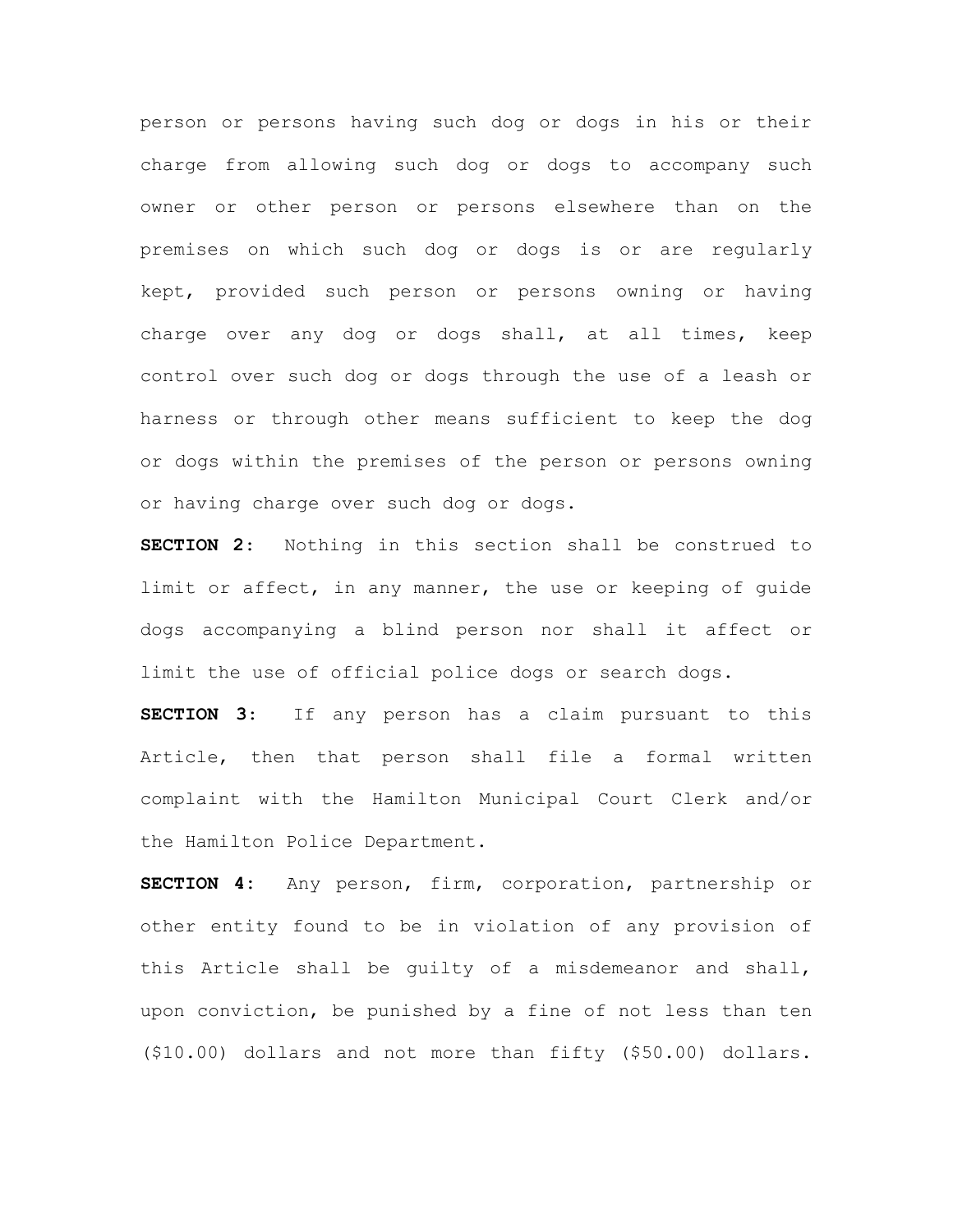**ARTICLE II: PROHIBITING ALL PERSONS HAVING CHARGE OF ANY VICIOUS DOG FROM ALLOWING OR PERMITTING SAID DOG TO RUN AT LARGE AND REQUIRING ALL SUCH DOGS TO BE CONFINED IN A SECURE MANNER AND ESTABLISHING THE PENALTY OF VIOLATIONS OF THIS ARTICLE.**

**SECTION 1: Definition of terms**. As used in this Article: a. "Owner" means any person, firm, corporation, organization or department possessing or harboring or having the care or custody of a dog.

b. "Vicious Dog" means:

1. Any dog with a known propensity, tendency or disposition to attack unprovoked, to cause injury to, or otherwise threaten the safety of human beings or domestic animals; or

2. Any dog which because of its size, physical nature, or vicious propensity is capable of inflicting serious physical harm or death to humans and which would constitute a danger to human life or property if it were not kept in the manner required by this ordinance; or

3. Any dog which, without provocation, attacks or bites, or has attacked or bitten, a human being or domestic animal; or

4. Any dog owned or harbored primarily or in part for the purpose of dog fighting, or any dog trained for dog fighting.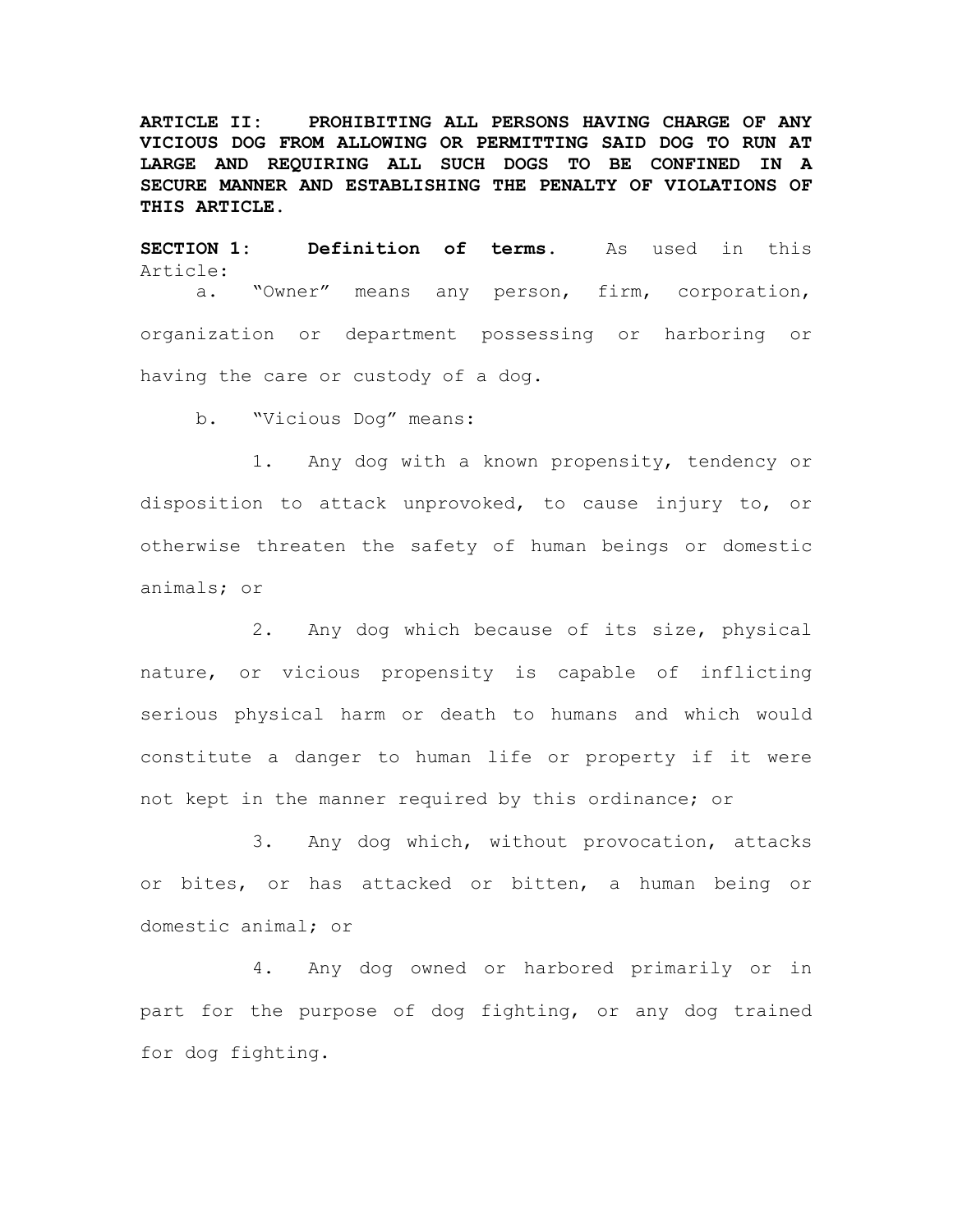c. A vicious dog is "unconfined" if the dog is not securely confined indoors or confined in a securely enclosed and locked pen or structure upon the premises of the owner of the dog. The pen or structure must have secure sides and a secure top attached to the sides. If the pen or structure has no bottom secured to the sides, the sides must be embedded into the ground no less than one foot. All such pens or structures must be adequately lighted and kept in a clean and sanitary condition.

**SECTION 2**: **Confinement.** The owner of a vicious dog shall not suffer or permit the dog to go unconfined.

**SECTION 3**: **Leash and Muzzle.** The owner of a vicious dog shall not suffer or permit the dog to go beyond the premises of the owner unless the dog is securely muzzled and restrained by a chain or leash, and under the physical restraint of a person. The muzzle shall be made in a manner that will not cause injury to the dog or interfere with its vision or respiration, but shall prevent it from biting any human or animal.

**SECTION 4**: **Signs.** The owner of a vicious dog shall display in a prominent place on his or her premises a clearly visible warning sign indicating that there is a vicious dog on the premises. A similar sign is required to be posted on the pen or kennel of the animal.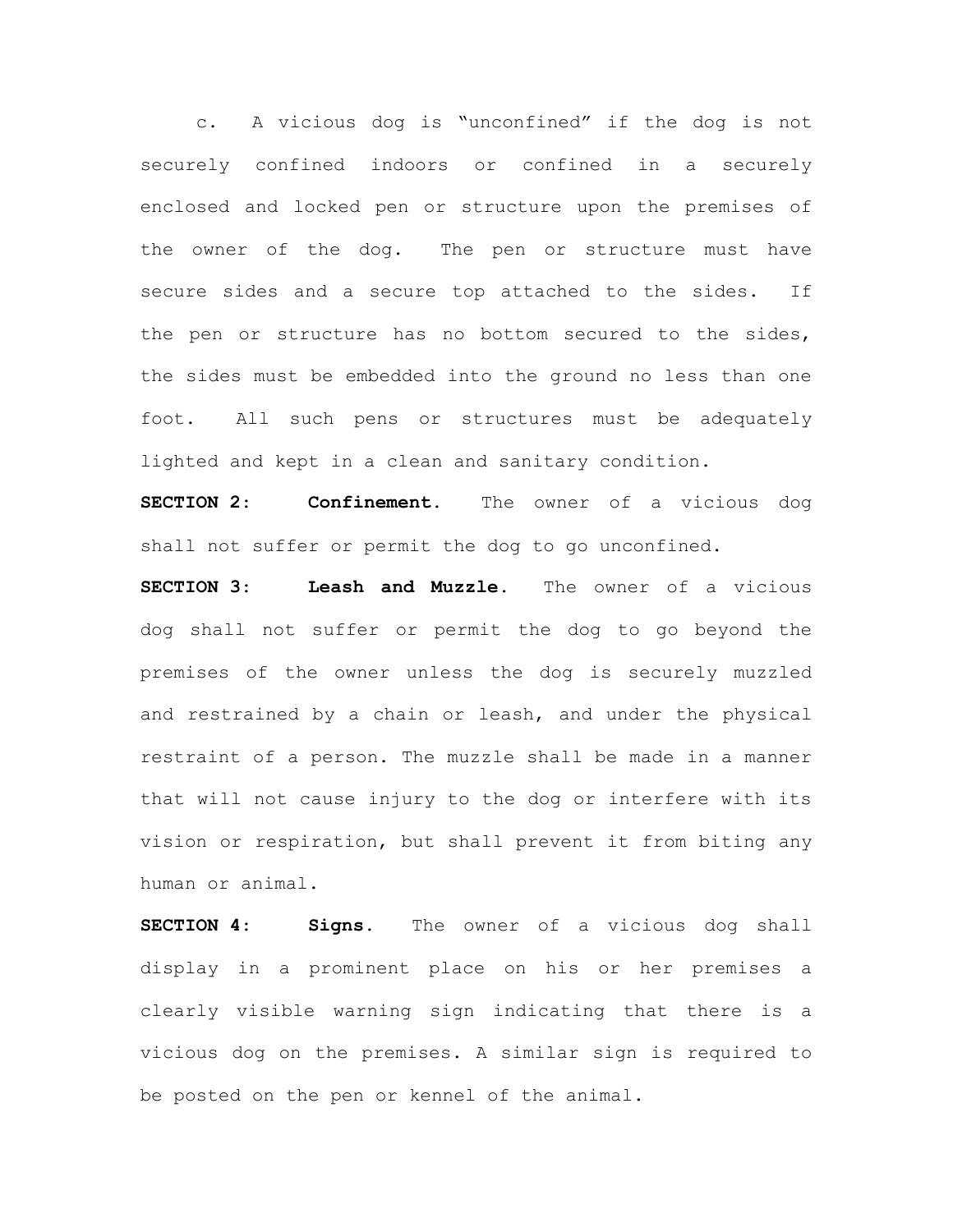**SECTION 5**: **Dog Fighting.** No person, firm, corporation, organization or department shall possess or harbor or maintain care or custody of any dog for the purpose of dog fighting, or train torment, badger, bait or use any dog for the purpose of causing or encouraging the dog to attack human beings or domestic animals.

**SECTION 6: Penalties.** Whoever violates any provision of this ordinance shall be guilty of a gross misdemeanor and may be punished by a fine of not less than \$100.00 and not more than \$500.00, or imprisonment of not more than 90 days in jail, or by both fine and imprisonment.

**ARTICLE III: PROHIBITING CRUEL TREATMENT OF DOGS AND CATS AND ESTABLISHING THE PENALTY OF VIOLATIONS OF THIS ARTICLE. SECTION 1. Definition of Terms.** As used in this Article:

a. The word "cruel" as used in this Article shall mean: Every act, omission, or neglect, including abandonment, where unnecessary or unjustifiable pain or suffering, including abandonment, is caused or where unnecessary pain or suffering is allowed to continue.

b. The words "dog or cat" as used in this Article shall mean any domesticated member of the dog or cat family.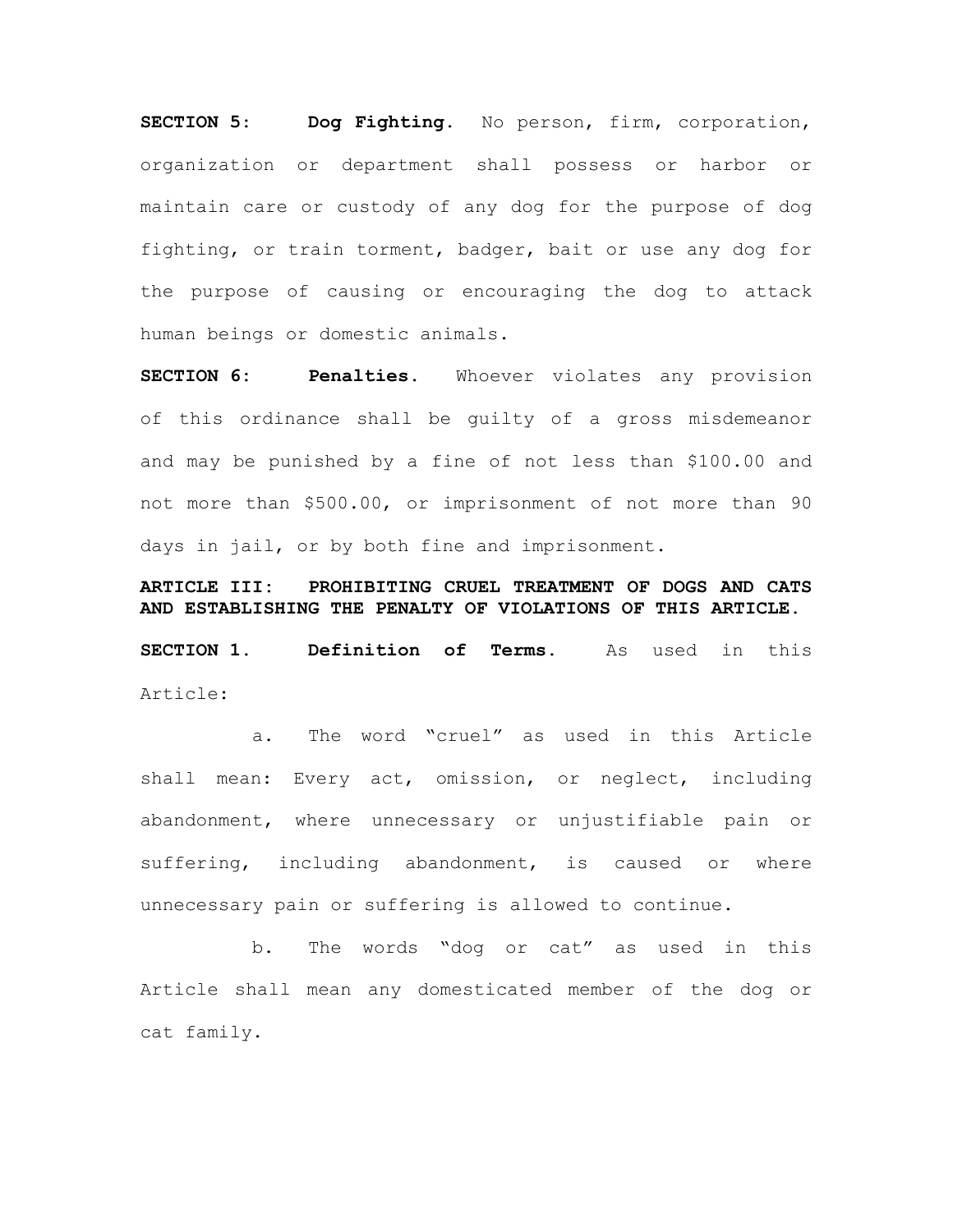**SECTION 2**. In a cruel manner, a person shall not overload, overdrive, deprive of necessary sustenance or shelter, unnecessarily or cruelly beat, injure, mutilate, or cause the same to be done, to a dog or cat.

**SECTION 3**. Upon an alleged violation of this Article, the City of Hamilton may appoint one or more trained agents to inspect the allegations of violations of this Article, to protect dogs or cats from any cruelty charged, and to prevent any cruelty to any dog or cat. Any appointment made pursuant to this section shall be made at a meeting of the local governing body duly called with notice.

**SECTION 4.** Any law enforcement officer and any agent of the municipality appointed pursuant to this Article, having reasonable belief, evidence of, or having found a dog or cat to be neglected or cruelly treated may perform either of the following:

a. Remove the dog or cat from its present location.

b. Order the owner of the dog or cat to provide certain care to the dog or cat at the owner's expense without the removal of the dog or cat from its present location.

Neither the City of Hamilton, nor any employee or agent of the City of Hamilton, acting in good faith, shall be liable for any actions taken under this section regardless of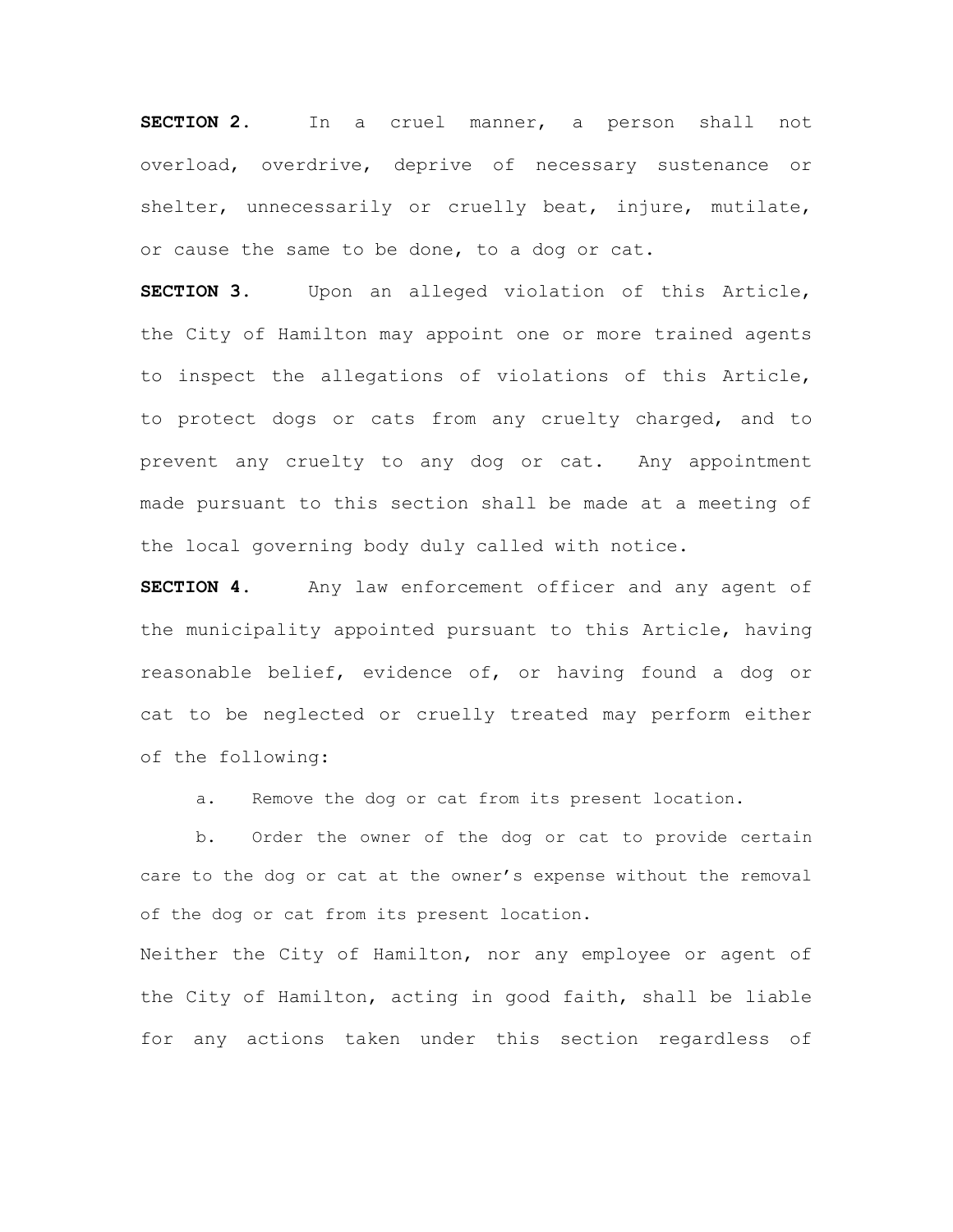whether or not the dog or cat is returned to its owner after impoundment.

**SECTION 5.** The law enforcement officer or any agent of the City of Hamilton, without the requirement of any fee or charge for court costs, shall immediately petition the municipal court for a hearing to be set within 20 days of seizure of the dog or cat or issuance of the order to provide care. The hearing shall be held not more than 10 days after the setting of the date to determine whether the owner, if known, is able to provide adequately and protectively for the dog or cat and is fit to have custody of the dog or cat. The hearing shall be concluded and the court order entered within 30 days after the date the hearing is commenced.

The owner, at least five days prior to holding such a hearing, shall be notified of the date of the hearing to determine if the owner is able to provide adequately and protectively for the dog or cat and is fit to have custody of the dog or cat.

**SECTION 6**. The law enforcement officer or agent of the City of Hamilton may provide for the dog or cat until either the dog or cat is returned to the owner by the court, or the court refuses to return the dog or cat to the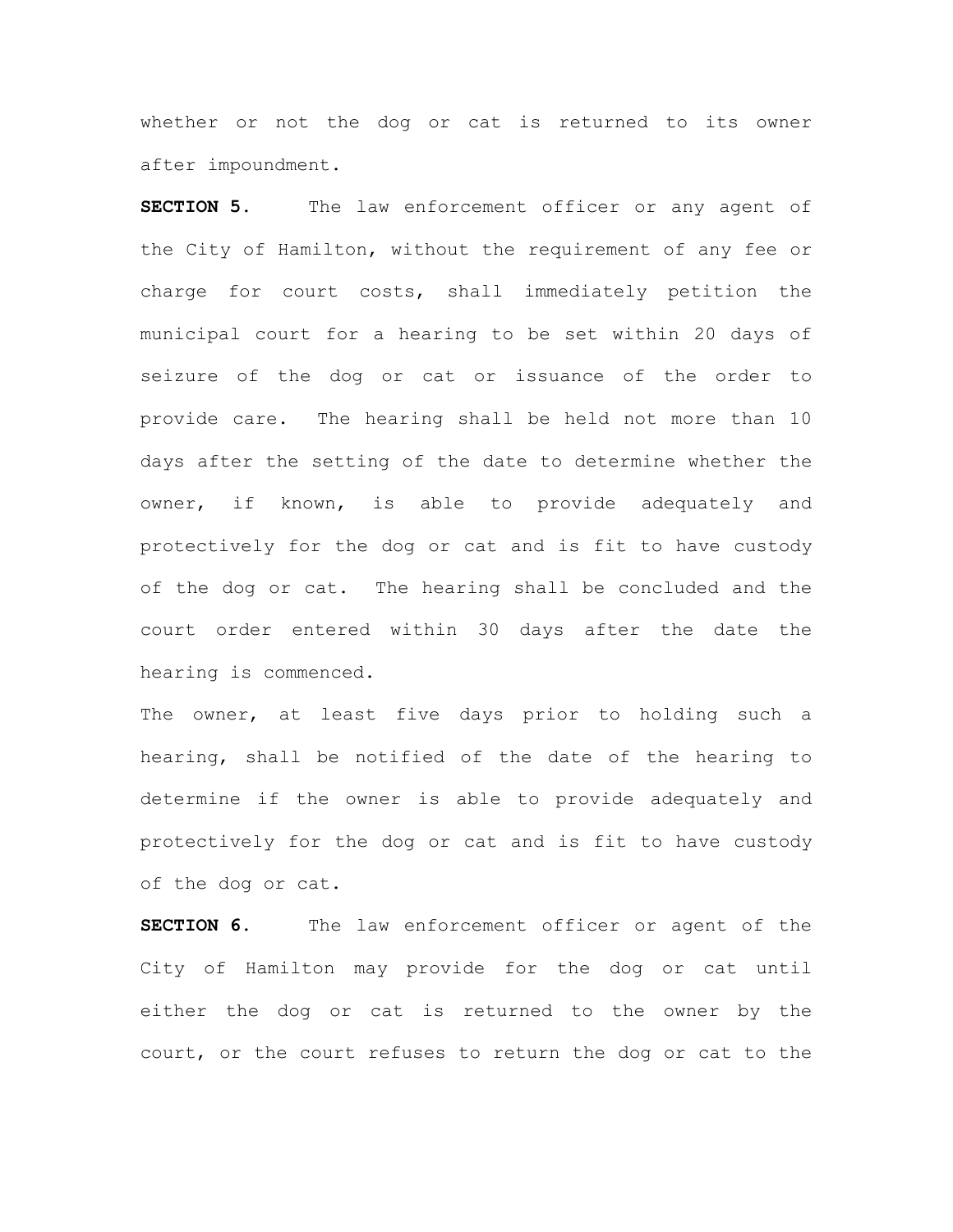owner and implements one of the procedures pursuant to this Article.

If the owner is adjudged by the court, with certification from a licensed veterinarian, to be able to provide adequately for and have custody of the dog or cat, the dog or cat shall be returned to the owner.

If the court determines that the owner of the dog or cat is unable, unwilling, or unfit to adequately provide for, protect, and have custody of the dog or cat, the court may implement the following by court order:

a. Upon the testimony of the person taking custody, a licensed veterinarian, or another qualified witness that the dog or cat requires destruction or other disposition for humane reasons or is of no commercial value, order the dog or cat destroyed or remanded directly to the custody of the dog or cat control, humane shelter, or similar facility designated by the City of Hamilton or other appropriate person to be disposed of by the facility or person in a humane manner, whether it be by sale, adoption, destruction or other humane dispositions.

b. Upon proof of the costs incurred by the agent or agency having custody of the dog or cat, order that the owner pay any costs incurred for the care of the dog or cat and for any costs incurred in destroying the dog or cat. A separate hearing may be held by the judge of the municipal court on the assessment of costs, which assessment shall include all costs of notice and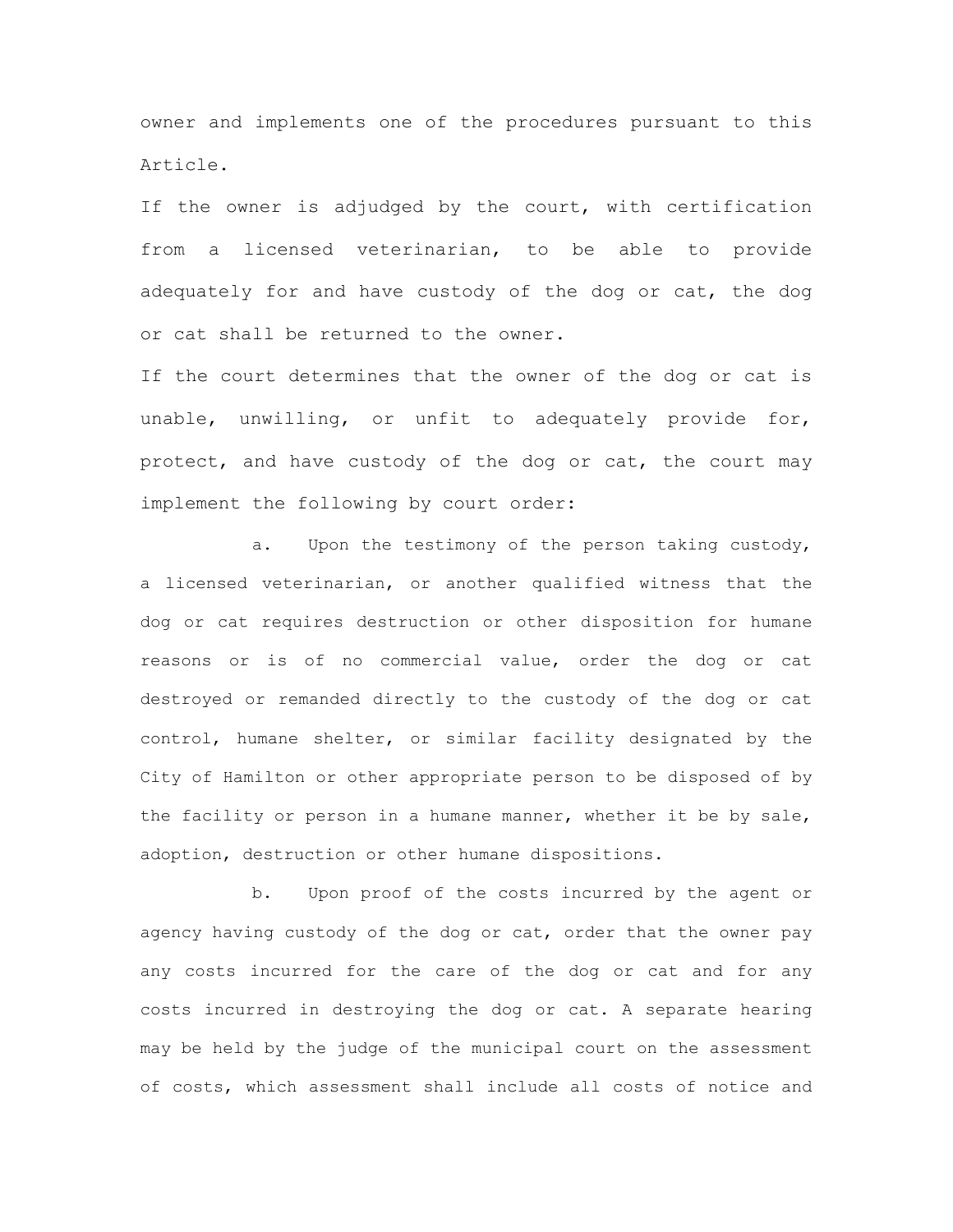hearing. In the event the court finds the owner innocent of charges, the owner shall not be charged with costs of the care of the dog or cat in custody.

If the court determines that the owner is unable, unwilling, or unfit to adequately provide for and protect any other dog or cat in the custody of the owner that was not originally seized by the agency, agent, or other person when the dog or cat in custody was seized, the court may enjoin the owner of further possession or custody of the unseized dog or cat.

**SECTION 7**. This Article shall not apply to any of the following persons or institutions:

a. Academic and research enterprises that use dogs or cats for medical or pharmaceutical research or testing.

b. Any owner of a dog or cat who euthanizes the dog or cat for humane purposes.

c. Any person who kills a dog or cat found outside of the owned or rented property of the owner or custodian of the dog or cat when the dog or cat threatens immediate physical injury or is causing physical injury to any person, animal, bird, or silvicultural or agricultural industry.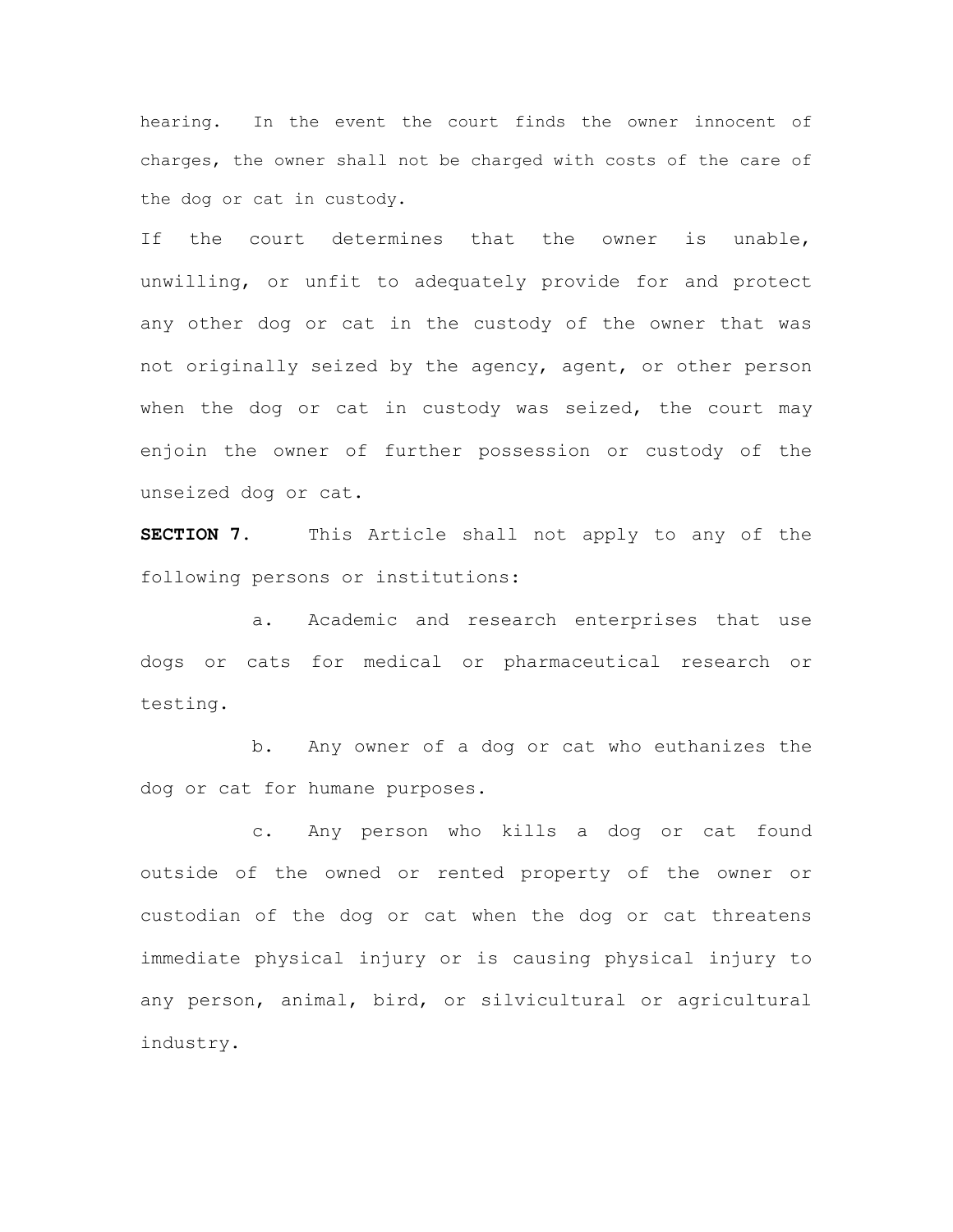d. Any person who shoots a dog or cat with a BB gun not capable of inflicting serious injury when the dog or cat is defecating or urinating on the person's property.

e. A person who uses a training device, antibark collar, or an invisible fence on his or her own dog or cat or with permission of the owner.

**SECTION 8**. This Article shall not be construed to repeal other criminal laws. Whenever conduct prescribed by any provision of this Article is also prescribed by any other provision of law, the provision which carries the more serious penalty shall be applied.

**SECTION 9**.**Penalties.** Whoever violates any provision of this ordinance shall be guilty of a gross misdemeanor and may be punished by a fine of not less than \$100.00 and not more than \$1000.00, or imprisonment of not more than six months in jail, or by both fine and imprisonment.

**ARTICLE IV. IF ANY ARTICLE, SECTION, SENTENCE, CLAUSE, PHRASE, OR PART OF THIS ORDINANCE IS FOR ANY REASON DECLARED TO BE UNCONSTITUTIONAL BY THE VALID JUDGMENT OR DECREE OF A COURT OF COMPETENT JURISDICTIONS, SUCH DECISION SHALL NOT AFFECT ANY REMAINING ARTICLES, SECTIONS, SENTENCES, CLAUSES, PHRASES, OR PARTS OF THIS ORDINANCE.**

**ARTICLE V. THIS ORDINANCE ADOPTS THE PRINCIPLES OF CRIMINAL LIABILITY AS EXPRESSED IN THE CODE OF ALABAMA, AND AS AMENDED FROM TIME TO TIME.**

**ARTICLE VI. THIS ORDINANCE SHALL BE IN FORCE AND EFFECT FROM AND AFTER ITS ADOPTION AND PUBLICATION.**